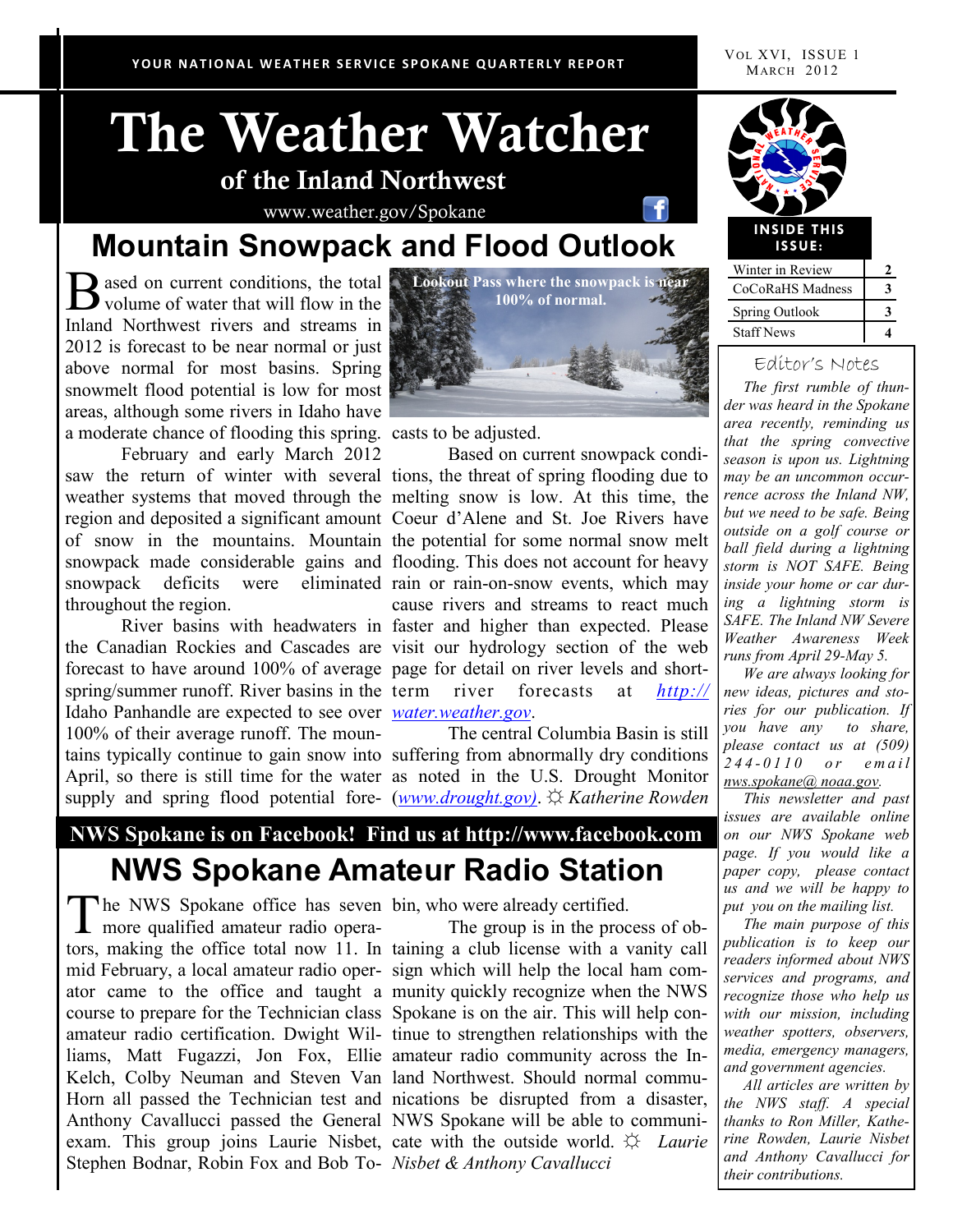# **What happened to Winter 2011/12?**

D uring the Fall of 2011, it became evident that yet Perce in Idaho. Lewiston picked up 8.4" of snow, still not a sure bet.

ea. The Cascades had one snow storm on the  $27<sup>th</sup>$  that morning of the  $29<sup>th</sup>$ . The stormy second half of Janu-

another La Niña winter was on tap. Research has which ranked  $4<sup>th</sup>$  on the all-time list of 24-hour snowshown that La Niña winters are usually colder and fall (record is 11" in 1916). For some locations like snowier for the Inland Northwest. The key word is Plain, WA and St Maries, ID, the combination of these "usually", which is not the same as "always." And the 2 storms resulted in more than 2 feet of snow. By the winter of 2011/12 showed that seasonal forecasting is 19<sup>th</sup> a third storm rolled in bringing more snow. Spo-**December** was a dry month for all of the Pa- 13". Localized freezing rain on the 20<sup>th</sup> resulted in cific Northwest. Precipitation amounts were generally numerous accidents in Spokane. After a brief break, half of normal or even less. But December ended with another Pacific storm brought 10-15" of snow to the some hope. A change in the persistent dry weather pat- Methow Valley on the  $25<sup>th</sup>$ . This was followed up by tern allowed some Pacific storms to move into the ar- up to a  $\frac{1}{4}$  of freezing rain in the Methow on the kane received around 10" and Rosalia, WA picked up

| brought $8$ " of     | Location             | Dec 2011 Precip | Normal Dec Precip | Percent of    | Rank                              |
|----------------------|----------------------|-----------------|-------------------|---------------|-----------------------------------|
| snow to Che-         |                      |                 |                   | <b>Normal</b> |                                   |
| lan and $9"$ to      | Spokane              | 1.01            | 2.30              | 44%           | $\overline{11^{th}}$ of 132 years |
| Chumstick.           | Lewiston             | 0.21            | 0.97              | 22%           | $4th$ of 132 years                |
| Rain<br>fell<br>at I | Wenatchee            | 0.53            | 1.53              | 35%           | 16 <sup>th</sup> of 88 years      |
| other<br>most        | Ephrata              | 0.21            | 1.24              | 17%           | $6th$ of 65 years                 |
| lowland<br>$local$ - | Republic             | 0.55            | 1.81              | 30%           | $5th$ of 114 years                |
| tions,<br>includ-    | <b>Bonners Ferry</b> | 1.86            | 2.87              | 65%           | 18 <sup>th</sup> of 106 years     |
| ing 1.10"<br>at      | <b>Ritzville</b>     | 0.71            | 1.74              | 41%           | $12th$ of 114 years               |
| Sandpoint and        |                      |                 |                   |               |                                   |

tions set high temperature records, including a 52°F of November/December. reading at Wenatchee and a 57°F temperature at Quincy. The wind gusted to 54 mph at Uniontown, The first half of the month was fairly mild, so most of WA and 48 mph at Spokane airport.



warmed into the 50s in parts of southeast Washington Shirrod Hill south of Moscow reported a gust to 90 and the southern Panhandle. La Crosse and Pomeroy, mph. Three days later a strong low pressure system WA hit 60°F and 59°F respectively, both records for developed over northern Idaho. This brought the comthe day. By the middle of the month changes were in bination of strong winds and snow to the Panhandle sight. The storm door opened providing some much and extreme eastern Washington. Bonners Ferry, ID needed moisture to most of the region. The first in the picked up nearly 10" of snow overnight. Spokane series of storms primarily struck the central Panhandle County reported 125 collision accidents during the and Cascades. Wallace and Mullan, ID reported 14" of day. Fourth of July Pass was also closed at one point snow as well as Chelan which received a foot of snow due to accidents. The weather took advantage of the on the  $17<sup>th</sup>$ . Southeast Washington and the southern one extra day this month, bringing more snow to the Panhandle were next in line with heavy snow. Many region. Most locations received 2-4" but Wenatchee locations received around a foot of snow including picked up 4-7" making it the second snowiest event of Pomeroy and La Crosse along with Deary and Nez the winter. ☼ *Ron Miller*

1.49" at Rathdrum, ID. The following day the rain and ary made up for the dryness of the first half of the snow was replaced by wind and warmth. A few loca-month, but couldn't overcome the precipitation deficit

The first half snow. The  $18<sup>th</sup>$  saw the first widespread snow event of **January** with 2-5" falling over the northern valleys. A strong continued the jet stream brought winds in excess of 50 mph to the trend of dry area on the  $22<sup>nd</sup>$ . Several locations in southeast Washand seasonable weather. Temperatures on the  $4<sup>th</sup>$  ington gusted to near 60 mph, while a DOT sensor at **February** was fairly average weather-wise. the valley precipitation fell in the form of rain or light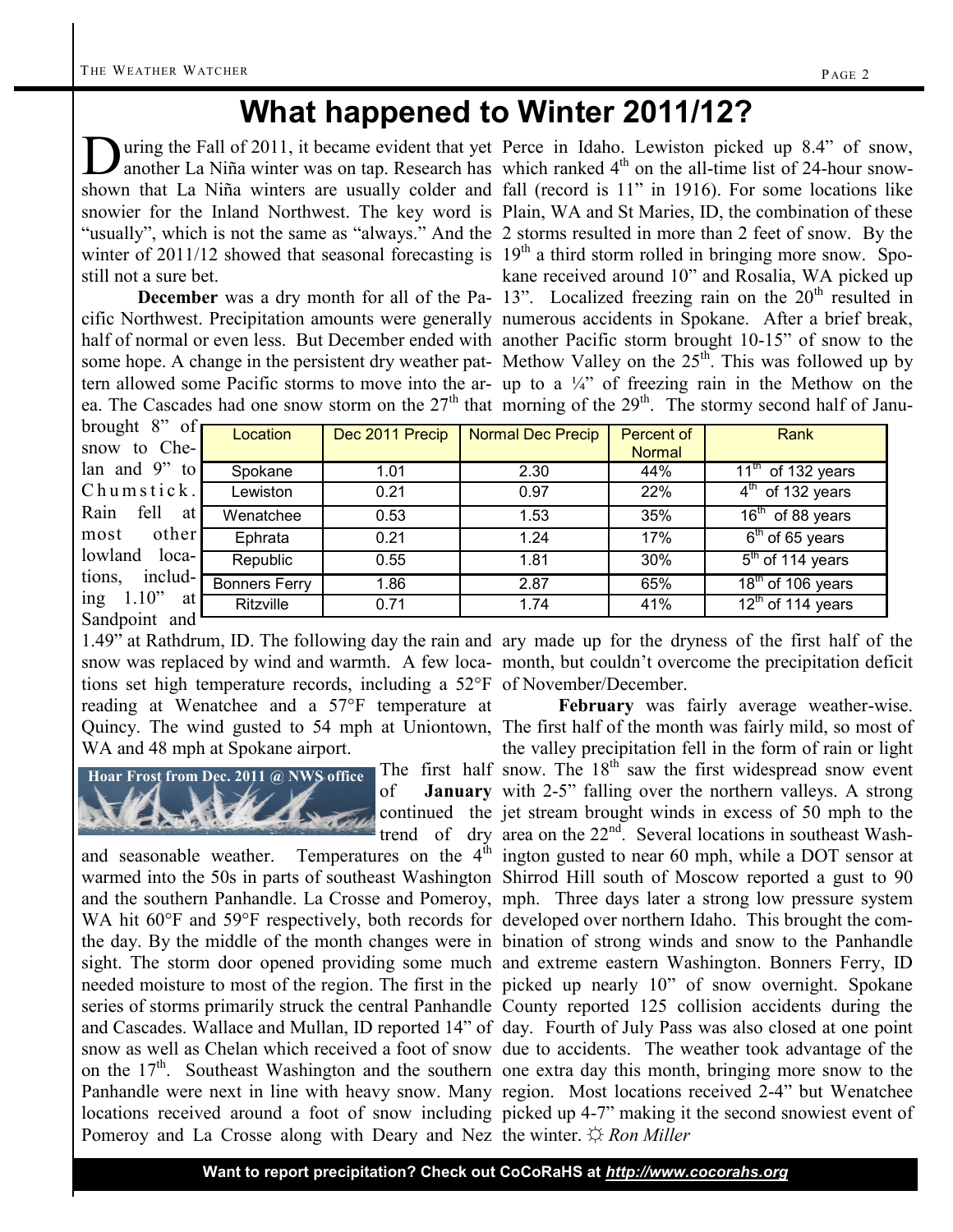# **CoCoRaHS March Madness**

March is the time of the year when the CoCoRaHS network organizes a friendly recruiting contest. CoCoRaHS stands for the Community Collaborative Rain Hail and Snow network and it's a volunteer precipitation measurement network. This network has

expanded to all 50 states and Canada. The goal of this contest is to see which state can recruit the most new volunteers before the end of the month.

There is always a need for a greater number of observations, as the saying goes "the rain doesn't fall the same on all." Due to the variability of precipitation, amounts measured can be quite different only a block or two away. Help fill in the gaps by recruiting a friend or relative during our contest! The more observations, the clearer the picture, and the better our understanding of where it did and did not rain. If you are interested in measuring rain and snow, consider joining the CoCoRaHS network. For details and the registration form, please see *http:// www.cocorahs.org ☼ Robin Fox*

### **So who got Snow...**

 $\sum$  hile the Inland Northwest did not receive as much snow as in years past, parts of Alaska did. In Valdez, Alaska, they have measured 426 inches of snow this winter which is 152% of normal! In a 48 hour period last January, they received 39 inches of snow. Currently they have a snow depth of 87 inches. This may seem like a lot of snow, but this snow total did not break their all time record of 550.7 inches set in 1989/90 winter. By comparison, the alltime record snow in Holden Village, WA is 585 inches set in 1955/56 ☼ *Ron Miller*

#### **Shadow or Not?**

This is Nippy the Prairie Dog of Sacheen Lake WA on the morning of February 2nd. Nippy did NOT see his shadow due to extensive low clouds and thus according to legend there will be an early spring. Thanks to weather observer Bob Lutz and Nippy for sharing this important event on Groundhog Day 2012.



# **Spring Outlook**

The forecasts from the Climate Prediction Center<br>indicates La Nina is expected to weaken this he forecasts from the Climate Prediction spring and transition to ENSO-neutral conditions. This is reflected in the seasonal outlooks wh March having a better chance of cooler and conditions, followed by equal chances of abo and below normal precipitation and temperature for  $\alpha$ April and May.

### **Wenatchee Water Plant Dec Jan Feb Total** Avg High Temp 37.4 35.4 44.2 39.0 Departure from Norm  $+2.6 -0.5 +0.8 +1.0$ Avg Low Temp 24.5 21.9 27.8 24.7 Departure from Norm  $\begin{vmatrix} -0.7 & -3.5 & +0.1 \end{vmatrix}$  -1.4 Total Precip 1.53 1.36 0.74 2.63 Departure from Norm  $-1.00 +0.03 -0.26$   $-1.23$ Total Snowfall 10.1 12.6 4.2 16.9 Departure from Norm  $-6.6 +8.6 +1.5 +3.5$ **Lewiston Airport Dec Jan Feb Total** Avg High Temp  $\begin{array}{|c|c|c|c|c|} \hline 40.3 & 44.3 & 47.0 & 43.9 \hline \end{array}$ Departure from Norm  $+0.8 +2.7 +0.5 +1.3$ Avg Low Temp 26.3 28.9 31.5 28.9 Departure from Norm  $-1.6 -0.7 +0.6$  -0.6 Total Precip 1.75 0.85 2.81 Departure from Norm  $-0.76 +0.67 +0.07$  -0.2 Total Snowfall 0.5 12.0 T 12.5 Departure from Norm  $\begin{array}{|l} \hline -3.0 \quad +9.6 \quad -2.1 \quad +4.5 \end{array}$ **Spokane Airport Dec Jan Feb Total** Avg High Temp 34.0 36.5 38.8 36.4 Departure from Norm  $+1.0 +2.1 -0.8 +0.7$ Avg Low Temp 23.2 23.4 26.6 24.4 Departure from Norm  $+0.7 -1.3 +0.2$  -0.1 Total Precip 1.01 1.81 1.68 4.50 Departure from Norm  $\vert$  -1.29 +0.02 +0.35  $\vert$  -0.92 Total snowfall 2.4 11.8 9.4 23.6 **Winter Weather Statistics**

**Answer: Hail with the diameter of 1" or larger is considered severe hail. That's the size of a quarter!** 

|                        | <b>Spokane Airport</b> | Dec     | Jan     | Feb     | Tota    |
|------------------------|------------------------|---------|---------|---------|---------|
|                        | Avg High Temp          | 34.0    | 36.5    | 38.8    | 36.4    |
| on Center<br>aken this | Departure from Norm    | $+1.0$  | $+2.1$  | $-0.8$  | $+0.7$  |
|                        | Avg Low Temp           | 23.2    | 23.4    | 26.6    | 24.4    |
| onditions.<br>ich show | Departure from Norm    | $+0.7$  | $-1.3$  | $+0.2$  | $-0.1$  |
| nd wetter              | <b>Total Precip</b>    | 1.01    | 1.81    | 1.68    | 4.50    |
| ove, near,             | Departure from Norm    | $-1.29$ | $+0.02$ | $+0.35$ | $-0.92$ |
| ature for              | Total snowfall         | 2.4     | 11.8    | 9.4     | 23.6    |
|                        | Departure from Norm    | $-12.2$ | $+0.4$  | $+2.6$  | $-9.2$  |
|                        |                        |         |         |         |         |